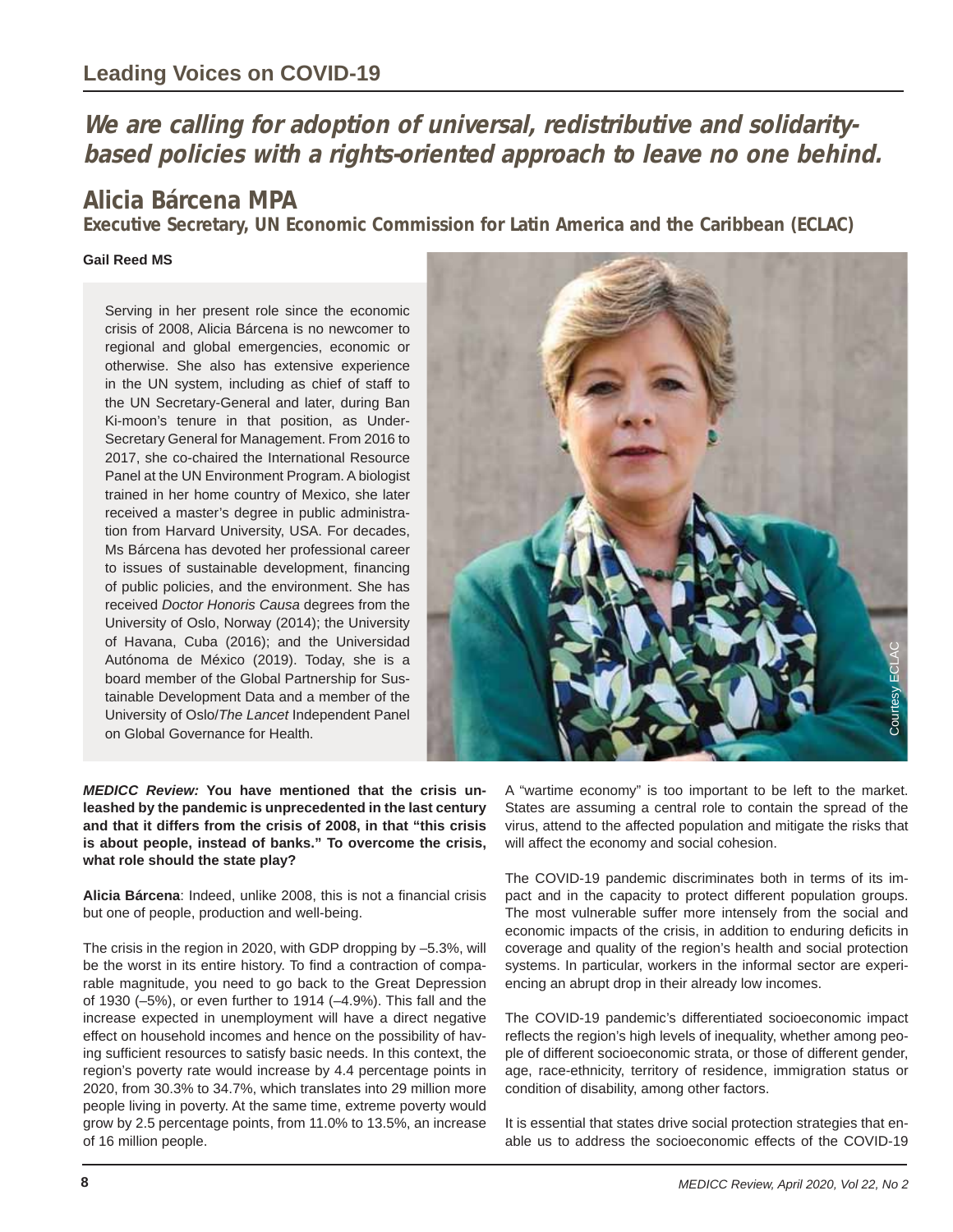pandemic. Today, in the face of a crisis that impacts very broad strata of the population, we at the UN Economic Commission for Latin America and the Caribbean (ECLAC) are calling for adoption of universal, redistributive and solidarity-based policies with a rights-oriented approach to leave no one behind. Consolidating a universal guarantee of a basic income level should be a central element of these strategies.

We are confronting an unprecedented crisis, but one in which states and intergovernmental organizations will play a decisive role, coordinating actions that will lead us to overcome the emergency and move toward economic and social recovery as soon as possible.

The role of the state is being redefined and expanded in various dimensions. This redefinition is not something totally new. The idea of a world in which the state plays a subsidiary role (supposing markets capable of self-regulation) collapsed with the crisis of 2008. The massive intervention of governments (in terms of monetary and fiscal expansion) to prevent that crisis from deepening put an end to several myths: among these, that an increase in fiscal deficit and available liquidity during crises would generate an inflationary wave in subsequent years. The pandemic multiplies the need for this Keynesian intervention to sustain effective demand through fiscal and monetary means, both by issuing currency and by purchasing securities to inject liquidity into the economy, which also implies the need to review the role of central banks.

Another factor that amplifies the need for public-sector action is that what is at stake is more than an anti-cyclical policy. The task has changed qualitatively, not just quantitatively. Governments must create credit and income programs that reach vulnerable sectors no longer able to generate their own income, such as informal workers, those who have lost their jobs, and small and medium-sized businesses that cannot sustain themselves without financing. This could be a path towards guaranteeing a basic universal income. The probability of advancing in this direction increases as a function of the pandemic's impact on the entire productive fabric.

To the extent that the pandemic also implies a supply shock, there is a powerful need for state coordination regarding the definition of essential activities, and of how and when productive activities are to be resumed. Institutional capacities and political accords that are scarce in most countries will be required to address the demands placed on governments in the coming years.

Political legitimacy and institutional strength will be essential. Political legitimacy has been eroded by inequality, which should be tackled more effectively in order to generate the necessary consensus for state action. The central concern with equality, which has characterized ECLAC's analyses and is incorporated in the Sustainable Development Goals, is even more valid in the current crisis. Institutional capacity has been weakened as well, by what Daron Acemoglu has called "atrophying in the capacity of state institutions," which occurred during the neoliberal boom. The lack of extended health systems, powerful innovation systems and quality public services are problems that will be felt most acutely. Over the coming years, inequality and dismantling of the state, processes already under way in the region before COVID-19, will be barriers to the pandemic's control and economic recovery.

Finally, national technological capacities must be reinforced. Industrial policy, weak in the region during the last 30 years, must be taken up with renewed urgency. This is explained by the fact that new technologies can help combat the pandemic, especially those in the information and telecommunications field. Another factor that highlights the role of technological capacities is that value chains were severely affected by border closings, social isolation and the reduction of trade. Most probably, the world that will emerge from the pandemic is likely to emphasize more local and shorter value chains, as protective measures against new global shocks (or a cyclical reproduction of the pandemic.) Goods and services previously obtained via commerce should be supplied locally. Local capacities enable food and equipment production, and make for a more resilient economy at a time when trade is failing in its role as a lever of specialization (or is moving slowly and disruptively).

To influence the new global economy, the region must move toward greater regional integration in production, trade and technology. The coordination of our countries in macroeconomic and productive matters is crucial in negotiating the new normality, particularly in the current urgent crisis and also in the medium term: financing for a new style of development, with equality and environmental sustainability.

*MEDICC Review:* **The crisis seems to point toward a greater need to ensure universal health. But the pandemic also threatens this goal's achievement. With scientifi c and pharmaceutical production, training of medical personnel in the region…could the health sector itself participate in revitalizing the region's economies, with health serving as both a condition and an engine for sustainable development?**

**Alicia Bárcena**: The COVID-19 crisis, with the increase in mortality rates and sick people needing care, will have direct economic effects on health systems, as well as indirect effects that we will see on the supply-and-demand side of the economy.

## **Strengthening health systems requires both more and better public spending**

Among the direct effects is the impact on the region's health systems, whose current infrastructure is insufficient to address the problems generated by the pandemic. Most coun-

tries in the region have weak and fragmented health systems, which do not guarantee the universal access needed to confront the crisis posed by COVID-19. Therefore, strengthening health systems requires both more and better public spending: central government public spending on health is, on average, 2.2% of GDP in the region. Thus, the fiscal space must be found to strengthen these systems.

One aspect associated with the pandemic that reinforces the need to universalize the right to health is that it makes it more obvious, even to the most privileged groups, that you cannot leave an entire sector devoid of health services without this negatively affecting the rest of society. Although the impact is more acute among the poorest, an epidemic with high transmissibility like this one interconnects people from the most diverse social groups. Due to the matrix of demands for employment, production and services, the virus will necessarily circulate throughout, reaching towards every individual, no matter their position in society.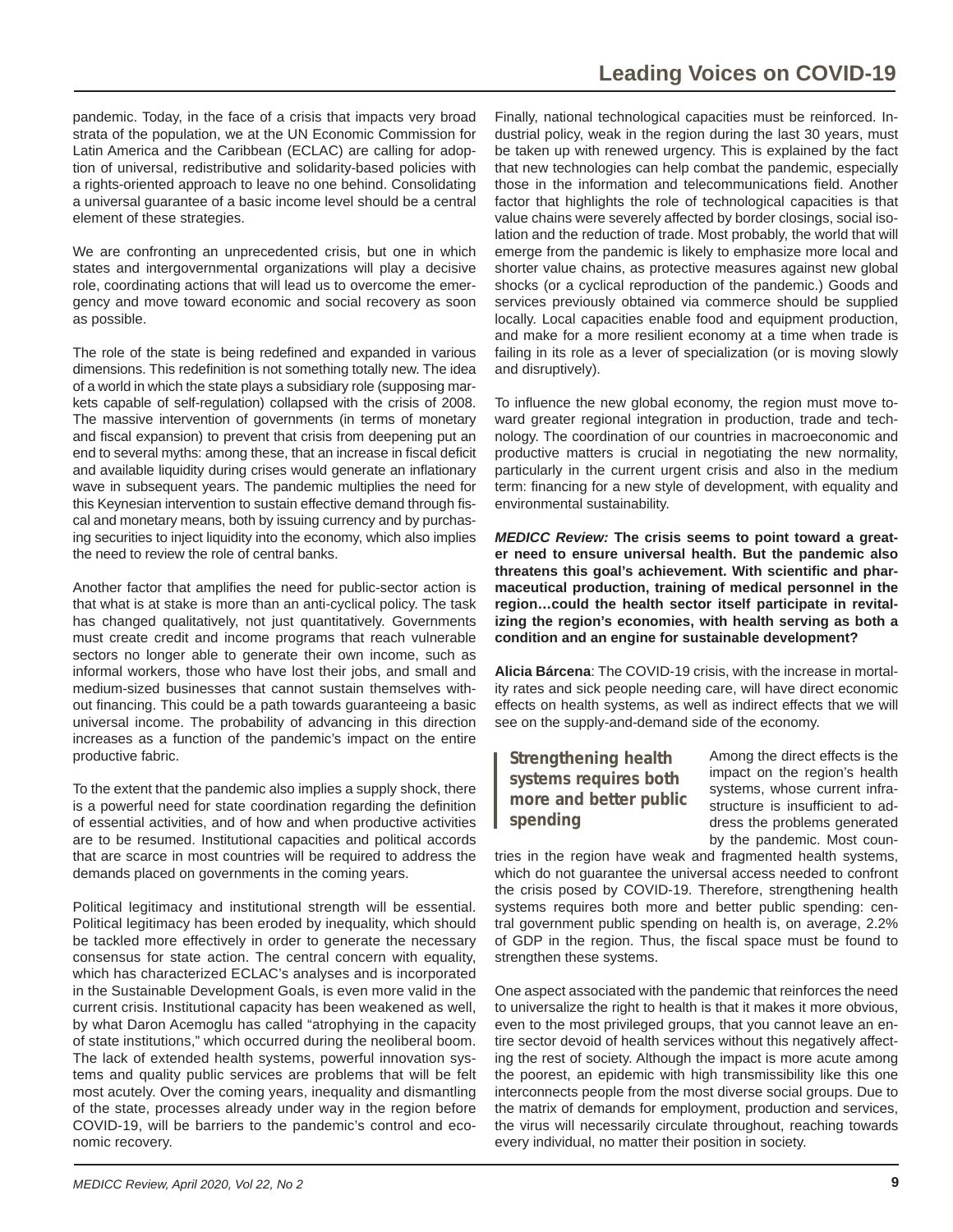To address the health emergency, it is imperative to immediately and efficiently apply the containment measures suggested by WHO, strengthen health systems, and guarantee universal access to tests, medicines and treatment. Furthermore, states must value and publicly support the tireless efforts of WHO, work of the highest technical and human capacity under the regional leadership of PAHO Director Carissa Etienne. We agree with UN Secretary-General António Guterres that it is ill-advised to reduce WHO funding in the midst of the current health crisis.

As to whether the health sector itself may serve as an engine for development: if you look at it not only as the sector capable of addressing and treating the disease, but also in its broader context as a comprehensive care system, it is definitely capable of boosting the economy with other considerable benefits. It has a smaller environmental footprint than other sectors because it depends fundamentally on services and capacity-building for Latin America and the Caribbean. And as this health crisis has shown, the health sector is preventive, socially inclusive and even goes beyond that: it can have, for example, a positive impact on the use of women's time for paid labor. Today, women shoulder a considerable part of caregiver activities, without remuneration, given there are insufficient services in the health and caregiving sectors.

The production of services, the value chains for production of medicines and equipment, as well as the creation of appropriate facilities, are all elements that stimulate the economy accompanied by environmental and social benefits. An endogenous strengthening of this sector in our region would be part of an economic recovery rooted in sustainable development.

*MEDICC Review:* **Should we expand our thinking and action beyond human health? Does "post-pandemic" imply rethinking our relationship with the natural environment, and a regional responsibility for protecting the environment, coral reefs, coasts and forests?**

**Alicia Bárcena**: The COVID-19 crisis strikes us at a complex moment, encountering us with a sick planet. This is one of our planet's worst moments environmentally: contaminated oceans and rivers, devastated forests, eroded soils, massive extinction of species and altered climate cycles. This should be the time to consider the unsustainability of the unequal and extractive development model.

This crisis found us with notable deficiencies when it came to caring for our health. Society had not invested enough in health security and the same can be said for the environmental crisis, for which we also exhibited a regrettable and risky lack of preparation. This diminishes our resilience. The pandemic is a global public problem and so are various environmental threats, such as global warming and the ongoing crisis of biodiversity extinction. In general, these crises develop more slowly or more focally than a global health emergency and thus, responses are sometimes weak or nonexistent. This new health crisis has exposed the fragility underlying globalization and the development models in which it was sustained.

Inequality and geopolitical rivalries were already eroding the momentum of globalization. The reaction manifested itself in a return to unilateral policies and to the philosophy of "harm thy neighbor." The pandemic's great political risk is that it could strengthen a discourse of isolation and rivalry. This risk cannot be ruled out.

The correct response is actually to strengthen multilateral cooperation on major global issues (such as the environment, trade and regulation of capital flows, as well as the newly introduced need for global control of the pandemic) and to recover lost space for public industrial and social welfare policies within each country. The rules governing the multilateral system cannot be the fiscal and monetary disciplines of past orthodoxy, but rather: a) the expansion of political space in each country to strengthen productive capacities, as well as universal health and welfare systems; b) the search for multilateral accords on issues such as the environment, investment and trade, to stabilize or give greater predictability to trade and investment flows in a highly uncertain context; and c) reduce the disruptive potential of speculative flows in currencies and commodities, which could recur repeatedly with pandemic cycles.

Issues related to climate change seem to have lost importance in a context of negative growth. But they will regain their relevance the moment the economy recovers. This recovery should take a less carbon-intensive path to avoid repeating past mistakes. At the same time, other environmental issues will continue to be highly important, such as desertification and the predatory exploitation of natural resources. These can aggravate the negative supply shock represented by the pandemic and the problems of inequality in its impacts.

This pandemic has the potential to transform the geopolitics of globalization, but it is also an opportunity to highlight the benefits of multilateral actions and open space for the necessary debate on a new, sustainable, and egalitarian development model capable of simultaneously addressing health concerns, economic dynamism and environmental restoration.

*MEDICC Review:* **ECLAC has developed a formidable instrument, the COVID-19 Observatory, on the crisis in the region (https://www.cepal.org/es/temas/covid-19). In addition to reporting on the ongoing situation in each country and the policies each has adopted to address it, will ECLAC offer periodic analyses, with examples of effective strategies that pave the way for the future?**

**Alicia Bárcena**: The new global scenario in times of the COVID-19 pandemic means we must take urgent measures and assess the impacts of those measures.

To support the follow-up and monitoring of progress in the medium and long term, ECLAC has launched the COVID-19 Observatory, an effort coordinated by our regional commission with support from UN resident country coordinators, which carries updated information on each country's policy announcements and other materials of interest.

The Observatory compiles and makes accessible public policies adopted by the 33 Latin American and Caribbean countries intended to limit the impact of the pandemic, and at the same time evaluates the economic and social effects that these policies will